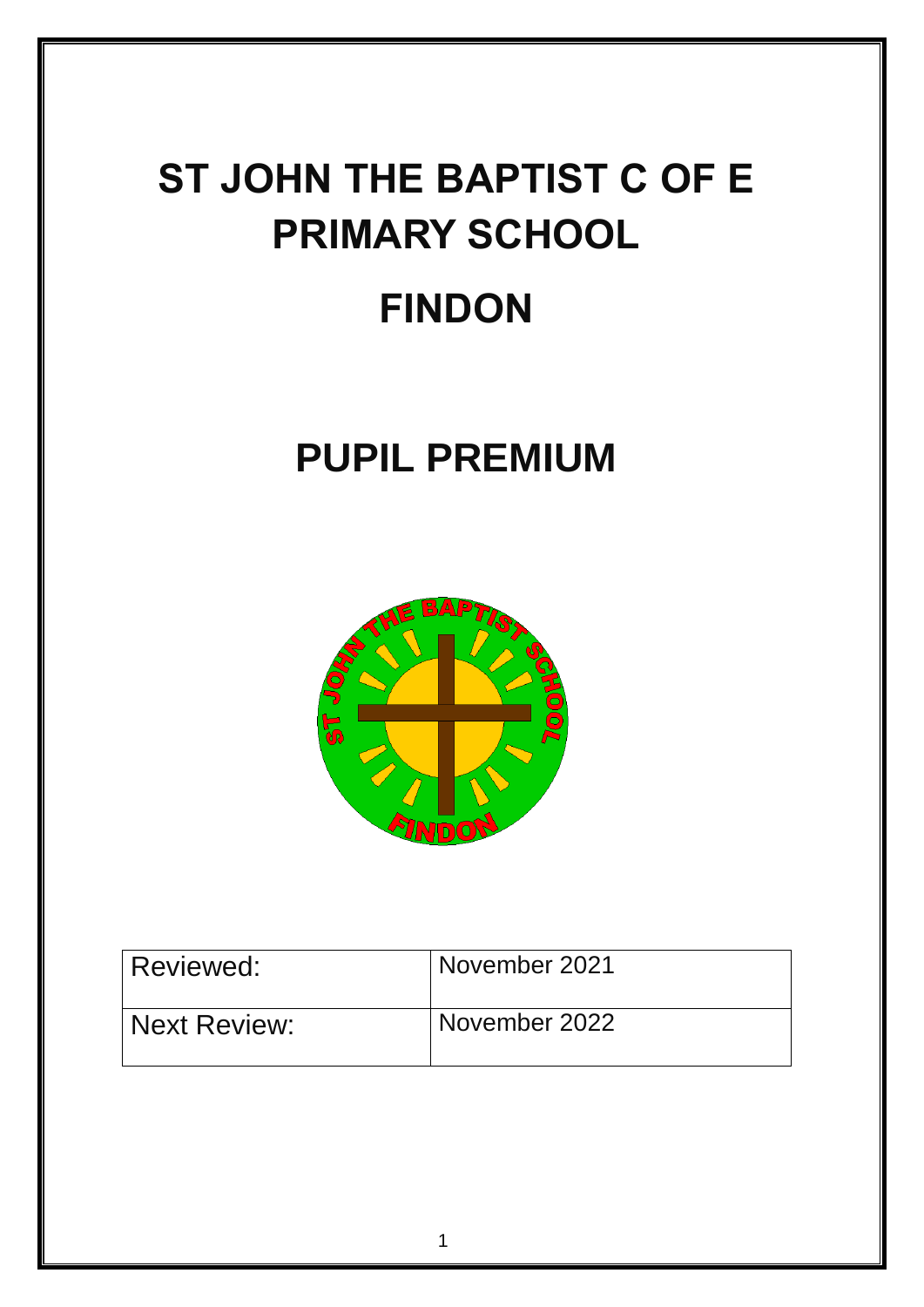# **Pupil premium strategy statement**

This statement details our school's use of pupil premium (and recovery premium for the 2021 to 2022 academic year) funding to help improve the attainment of our disadvantaged pupils.

It outlines our pupil premium strategy, how we intend to spend the funding in this academic year and the effect that last year's spending of pupil premium had within our school.

# **School overview**

| <b>Detail</b>                                                              | Data                                                     |
|----------------------------------------------------------------------------|----------------------------------------------------------|
| School name                                                                | St. John the Baptist C<br>ofE Primary School,<br>Findon. |
| Number of pupils in school                                                 | 141                                                      |
| Proportion (%) of pupil premium eligible pupils                            | 12%                                                      |
| Academic year/years that our current pupil premium<br>strategy plan covers | 2021-2022                                                |
| Date this statement was published                                          | November 2021                                            |
| Date on which it will be reviewed                                          | September 2022                                           |
| Statement authorised by                                                    | R Yelland                                                |
| Pupil premium lead                                                         | R Yelland                                                |
| Governor / Trustee lead                                                    | J Roche                                                  |

# **Funding overview**

| <b>Detail</b>                                                                                                                       | <b>Amount</b>                                                                    |
|-------------------------------------------------------------------------------------------------------------------------------------|----------------------------------------------------------------------------------|
| Pupil premium funding allocation this academic year                                                                                 | £13450.00 (FSM) +<br>£6725.00 (ever 6) +<br>£310 (service) + £4690<br><b>CLA</b> |
| Recovery premium funding allocation this academic year                                                                              | £2465.00                                                                         |
| Pupil premium funding carried forward from previous<br>years (enter £0 if not applicable)                                           | £4052.00                                                                         |
| Total budget for this academic year                                                                                                 | £31692.00                                                                        |
| If your school is an academy in a trust that pools this<br>funding, state the amount available to your school this<br>academic year |                                                                                  |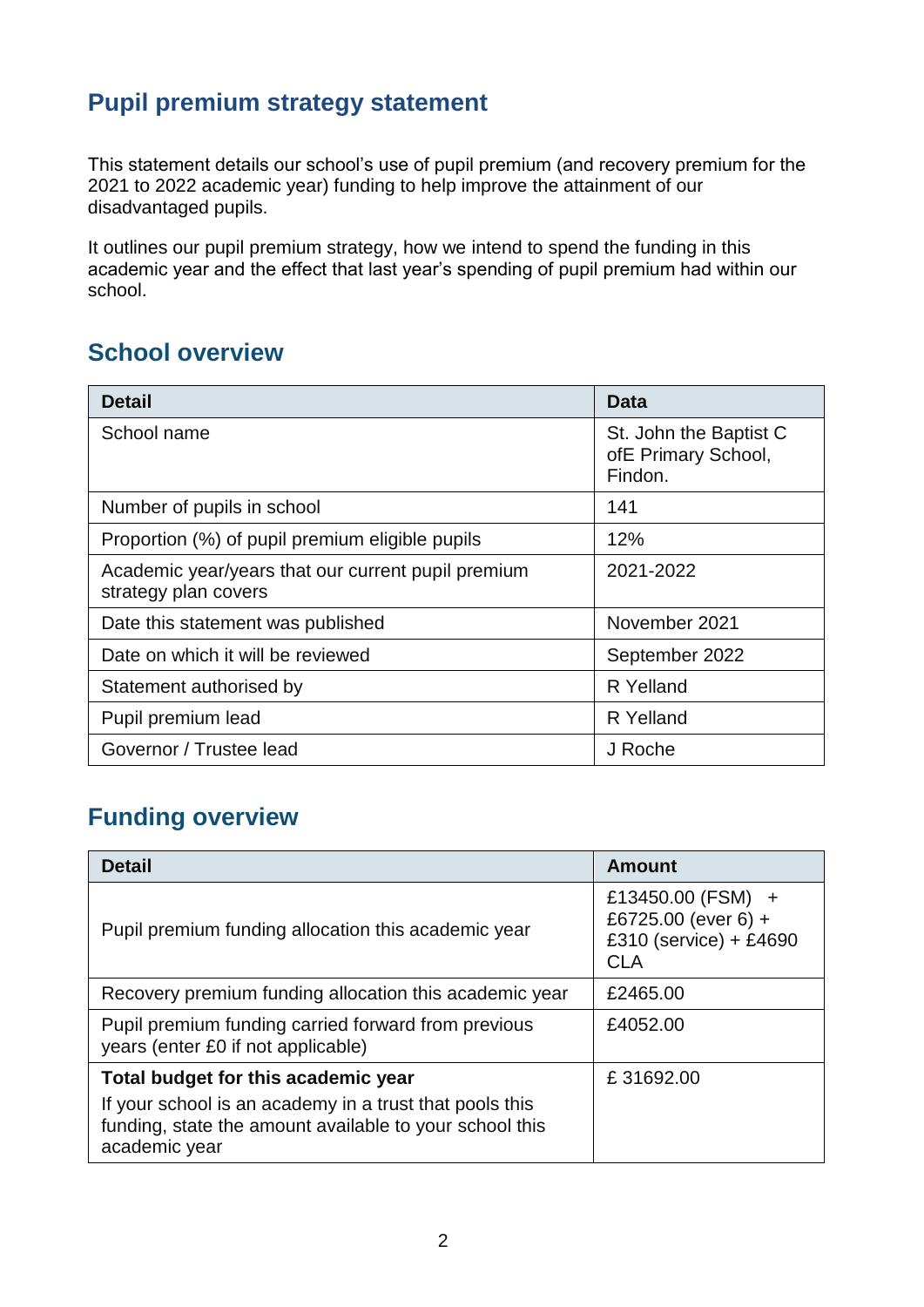# **Part A: Pupil premium strategy plan**

# **Statement of intent**

When making decisions about how to use Pupil Premium and Recovery funding it is important to consider the context of the school and the pupils that we serve, as well as the research in this area. In this document we refer to the "The EEF Guide to Pupil Premium" and "Using your pupil Premium Funding Effectively" (2021) material.

Common barriers to learning for disadvantaged children can be linked to Speech and Language challenges, lack of confidence and in recent months the impact of the Lockdowns caused by the Pandemic. Both of these are evident in increasing numbers of children needing additional Learning Mentor and phonics support. However, there is no "one size fits all response" and we aim to support all our children. We will use this funding to target the most vulnerable namely those children that receive free school meals or are "looked after" (CLA). However, given that the school-led tutoring funding broadens these criteria we reserve the right to use the funding to address the needs of children judged to be disadvantaged whether they are in receipt of free school meals or not.

Teachers and staff will be involved in the identification and support of the children and the leadership of the school will monitor and evaluate this work to ensure that the impact of is reviewed and adjusted as appropriate.

Our aim is to narrow the gap between our disadvantaged and non-disadvantaged pupils whilst providing for the needs of **all** our children.

This plan addresses their needs through both focussing on targeted interventions which will support academic attainment **and** supporting their emotional health and wellbeing.

Teaching is built on strong relationships and so the guiding principle is to ensure that the children are working alongside members of staff from our school with whom they already have a positive relationship. This will mean that the learning can be followed up informally during class time on other occasions throughout the school week. This will help to embed the learning and our own work last year showed this to be an effective model to use.

This will be supported by weekly high quality RSHE lessons, ELLI and support from a Learning Mentor/ Playtherapist, as needed, to support the development of the children's resilience and emotional well-being.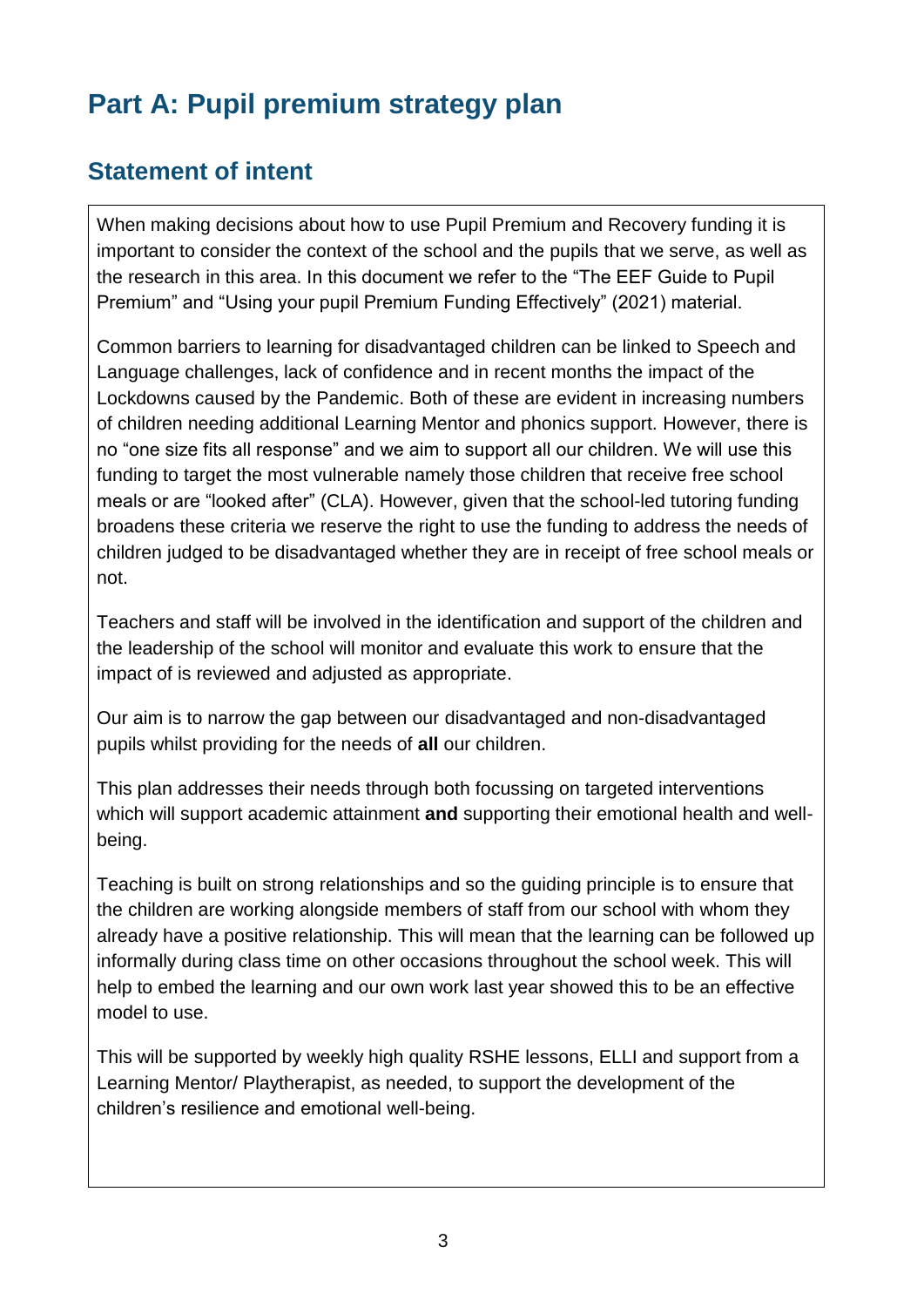# **Challenges**

This details the key challenges to achievement that we have identified among our disadvantaged pupils.

| <b>Challenge</b><br>number | <b>Detail of challenge</b>                                                     |
|----------------------------|--------------------------------------------------------------------------------|
|                            | Speech and Language deficiencies.                                              |
| っ                          | Comprehension skills limited.                                                  |
| 3                          | Lack of Resilience caused by Lockdown leading to difficulties sustaining work. |
|                            | Weaknesses in recall of basic number facts in Maths                            |
| 5                          | Punctuation skills limited through lack of writing during lockdown             |

# **Intended outcomes**

This explains the outcomes we are aiming for **by the end of our current strategy plan**, and how we will measure whether they have been achieved.

| <b>Intended outcome</b>                          | <b>Success criteria</b>                                                                                     |
|--------------------------------------------------|-------------------------------------------------------------------------------------------------------------|
| Raised skills in comprehension work (1 and<br>2) | Reading comprehension scores improved.<br>Using tests data.                                                 |
| Improved resilience (3)                          | Staff and children report improved attention<br>span and work attitude                                      |
| Maths skills improved (4)                        | Mental arithmetic scores improve. Using in<br>house assessments                                             |
| Writing improved (1 and 5)                       | Teacher assessments of writing shows<br>improvement over time of support and in<br>end of year assessments. |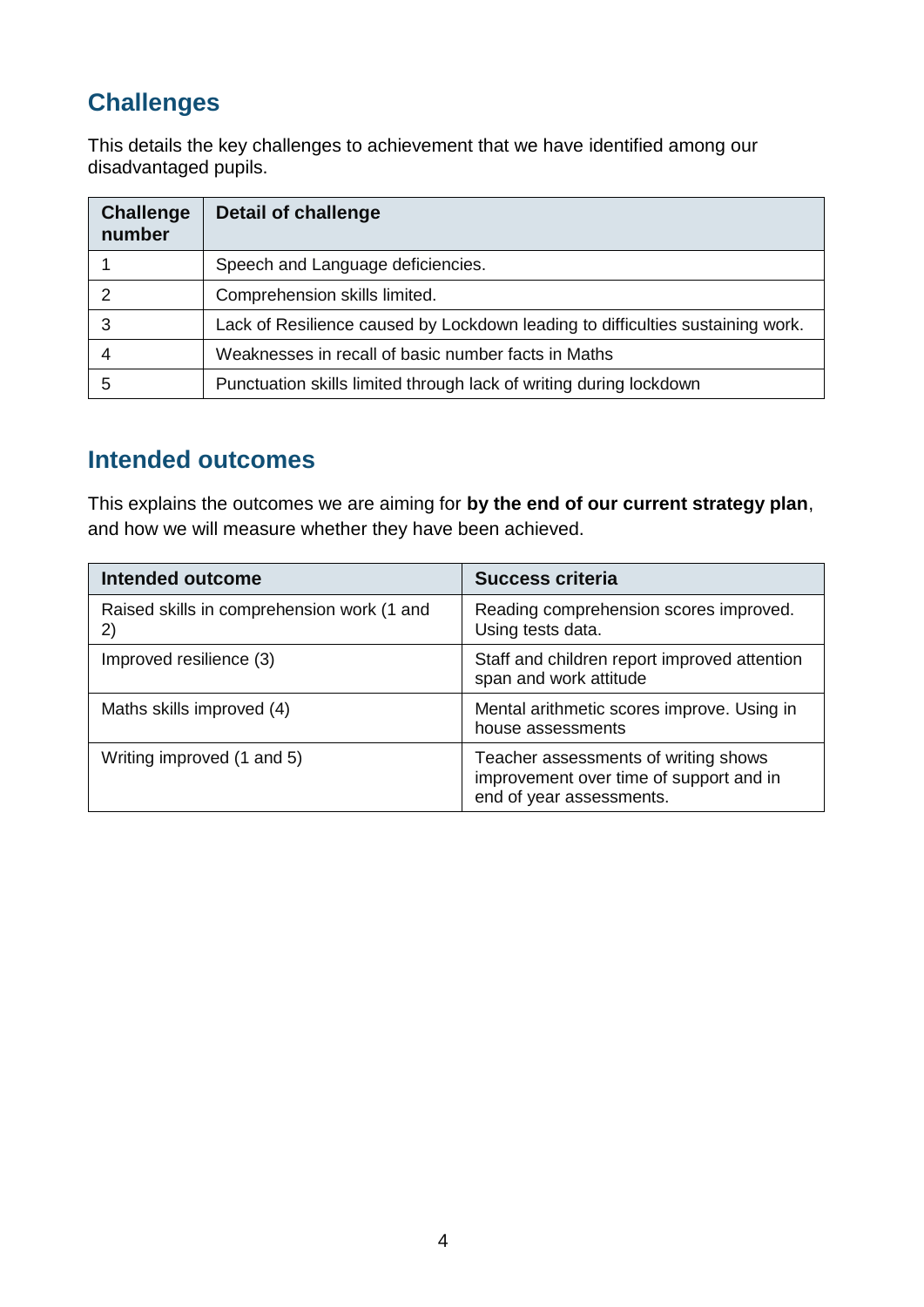# **Activity in this academic year**

This details how we intend to spend our pupil premium (and recovery premium funding) **this academic year** to address the challenges listed above.

#### **Teaching (for example, CPD, recruitment and retention)**

Budgeted cost: £ *[insert amount]*

| <b>Activity</b>                  | <b>Evidence that supports this</b><br>approach | <b>Challenge</b><br>number(s)<br>addressed |
|----------------------------------|------------------------------------------------|--------------------------------------------|
| Add or delete rows as<br>needed. |                                                |                                            |
|                                  |                                                |                                            |

#### **Targeted academic support (for example, tutoring, one-to-one support structured interventions)**

Budgeted cost: £ 24,045.00

| <b>Activity</b>                                                                                                                                                                                                                                                                                                                                                                                                                                                                                              | <b>Evidence that supports</b><br>this approach                                                                                                                                                                                                           | <b>Challenge</b><br>number(s)<br>addressed |
|--------------------------------------------------------------------------------------------------------------------------------------------------------------------------------------------------------------------------------------------------------------------------------------------------------------------------------------------------------------------------------------------------------------------------------------------------------------------------------------------------------------|----------------------------------------------------------------------------------------------------------------------------------------------------------------------------------------------------------------------------------------------------------|--------------------------------------------|
| <b>Recovery premium Strategies</b>                                                                                                                                                                                                                                                                                                                                                                                                                                                                           |                                                                                                                                                                                                                                                          |                                            |
| 1. Use of TA time in class and through 1:1<br>interventions and small group teaching of<br>Sp&L intervention material, precision training<br>and phonics. Part funded through school<br>Pupil Premium budget COST £11,095.00<br>also supported by the school budget similar<br>to last year.                                                                                                                                                                                                                 | Sp&L material both in house supported<br>by the SALT team material is shown to<br>impact on pupil's development of early<br>learning skills which support reading<br>and writing.                                                                        | $1, 2$ and<br>5                            |
| 2. Use of HLTA time for the equivalent of 4<br>days a week to run interventions for KS1 and<br>KS2 children in small groups focussed on<br>reading, writing and maths. Impact supported<br>by the close liaison with class teachers which<br>is possible due the links already established<br>between HLTAs and class teachers. Part<br>funded through the Pupil Premium budget<br>COST £11,222.00 (including £675.00 will to<br>top up 25% of the costs of school-led tutoring<br>carried out by Mrs Bush). | EEF research shows that targeted<br>academic support linked to classroom<br>teaching is key component to improving<br>outcomes for PP children.<br>Using staff who have taught and that<br>know the children well ensures good<br>working relationships. | $2,3,4$ and<br>5                           |
| Time for member of staff to track progress of<br>3.<br>children and report this to Governors (JC<br>leadership time £1728)                                                                                                                                                                                                                                                                                                                                                                                   | Reports to Governors essential part of<br>the funding accountability and tracing<br>enables feedback to staff regarding<br>progress made and any changes that<br>may be needed as each half term is<br>evaluated.                                        | 1,2,3.4<br>and 5                           |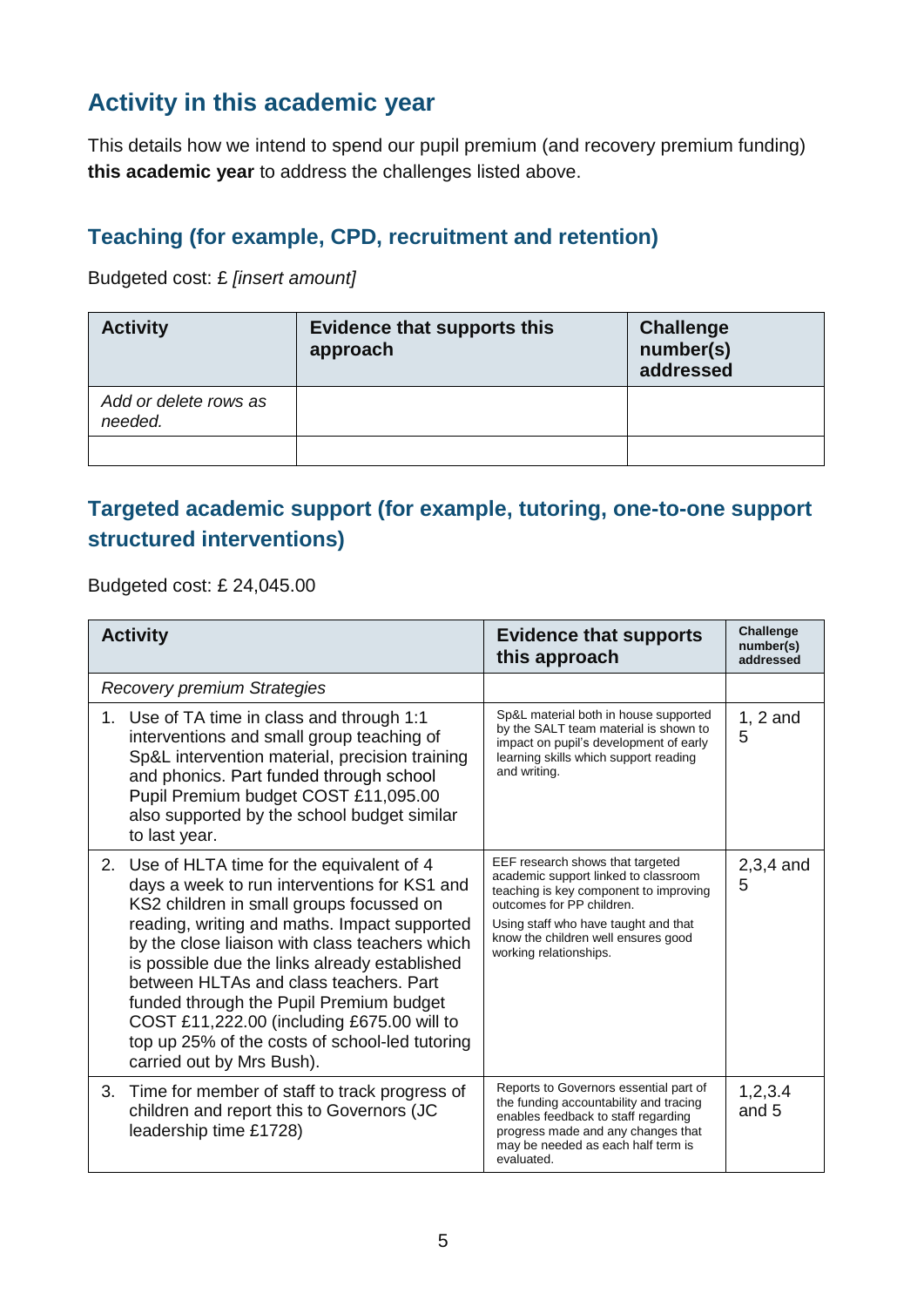### **Wider strategies (for example, related to attendance, behaviour, wellbeing)**

Budgeted cost: £ 7647

| <b>Activity</b>                                                                                                                                                                                                                   | Evidence that supports this approach                                                                                                                                                                                                                                                     | <b>Challenge</b><br>number(s)<br>addressed |
|-----------------------------------------------------------------------------------------------------------------------------------------------------------------------------------------------------------------------------------|------------------------------------------------------------------------------------------------------------------------------------------------------------------------------------------------------------------------------------------------------------------------------------------|--------------------------------------------|
| Add or delete rows as<br>needed.                                                                                                                                                                                                  |                                                                                                                                                                                                                                                                                          |                                            |
| Purchase of the<br>myHappymind annual<br>subscription COST<br>£1450 to support the<br><b>RSHE</b> curriculum with<br>particular focus on<br>emotional wellbeing<br>recovery after the<br>Pandemic. Used                           | NHS survey data from their website shows that<br>referrals for emotional support dropped from<br>203 in 2018-2019 to 165 in 2019-2020 inn<br>participating schools.<br>Resilience shown to be a key factor in pupil<br>progress. (ELLI research. Bristol University<br>Ruth Deakin 2006) | 3 and then<br>impact on 2,4<br>and 5       |
| alongside school's own<br>ELLI programme.                                                                                                                                                                                         | Sutton Trust research highlights the importance<br>of metacognition in learning. (EEF research)                                                                                                                                                                                          |                                            |
| Contribution of 1 day<br>per week employment<br>of Learning Mentor for<br>days to support pupil<br>emotional well-being<br>and resilience. Also half<br>day per week of Play<br>therapy support.<br><b>COMBINED COST</b><br>£4497 | Vital to prevent emotional issues becoming<br>longer term challenges. Also promotion of link<br>with school/pupil and family is vital to support<br>children's progress. Emotional resilience key<br>part of learning.                                                                   | 3 and then 2,4<br>and 5                    |
| <b>Financial Support for</b><br>the Pupil Premium<br>children eg. PGL<br>residential, school clubs<br>and uniform etc<br><b>COST £1500</b>                                                                                        | Supporting the development of team building<br>skills, independence and resilience. Ensuring<br>Pupil Premium children have the option to play<br>a full part in school life.                                                                                                            | 3                                          |
| <b>Support for Music</b><br><b>Tuition via WSCC</b><br>COST <sub>£200</sub>                                                                                                                                                       | All children should have the option to learn and<br>musical instrument                                                                                                                                                                                                                   | 3                                          |

# **Total budgeted cost: £ 31,692.00**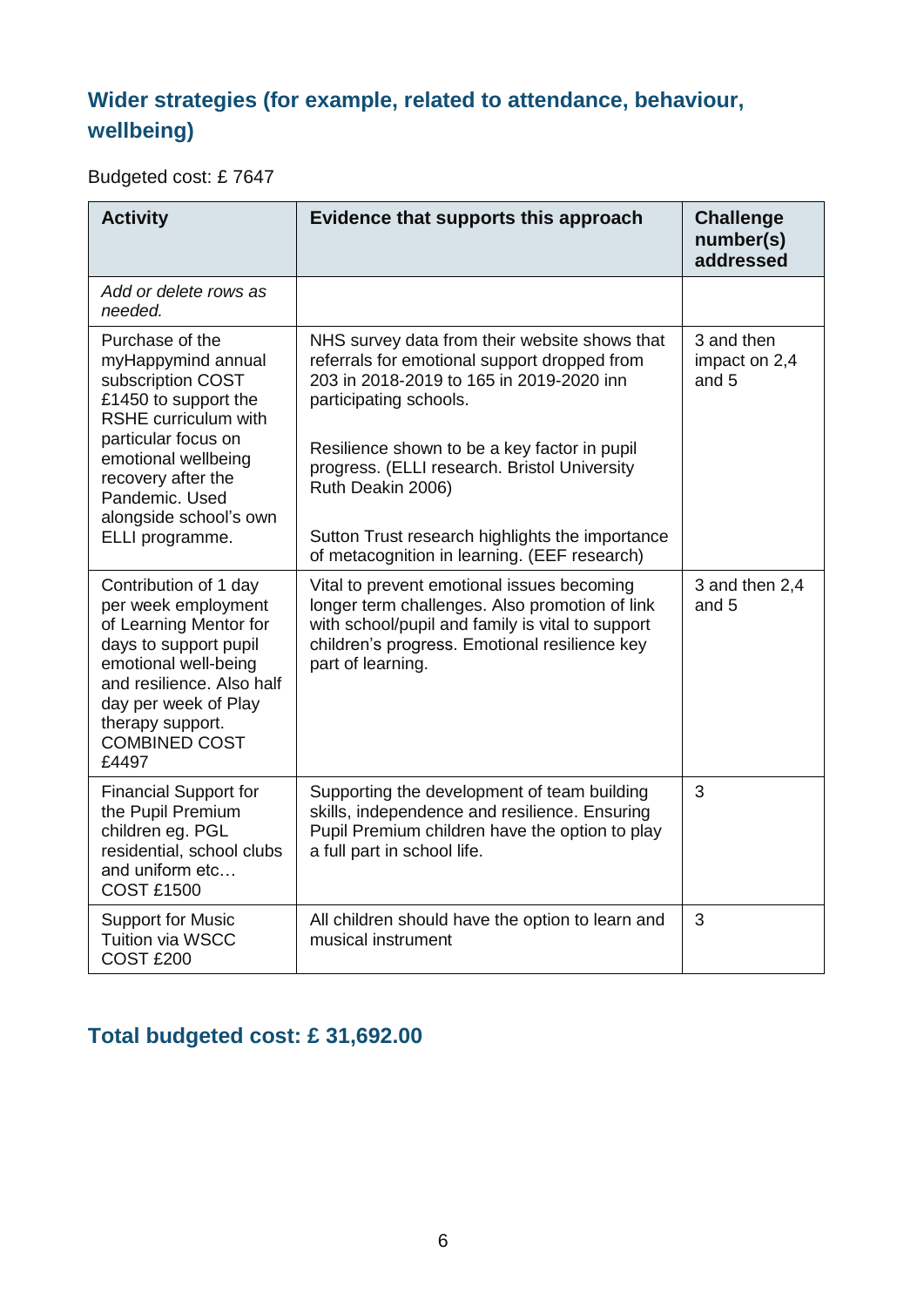# **Part B: Review of outcomes in the previous academic year**

### **Pupil premium strategy outcomes**

This provides a summary of the impact that our pupil premium activity had on pupils in the 2020 to 2021 academic year.

#### *Pupil Premium Summary of impact (for full details see report on website)*

Pupil progress meetings, Performance Management and ILP reviews showed progress within the programmes run to develop Sp&L skills but this was offset by the disruption to education and so greater progress from WTS to EXP was difficult to track. Despite support some cohorts displayed lower than usual results in teacher assessments in Autumn 2021 eg. particularly KS1.

Impact of Lockdown and disrupted education was significant for disadvantaged children with only 6 out 18 attaining expected in Reading, Writing and Maths combined. Of these 18 children 6 (33%) are also on the SEN register.

#### *Covid Catch up Summary (Summer 2021)*

Impact of planned strategies was effected by the lockdown from January to March 2021. However, those children receiving support in the summer term from HLTA's made significant progress when looking at end of year assessments. In maths 100% (8/8) improved in their standardised scores in maths. Whilst in reading 75% of children (13/17) who received HLTA support showed improvement in their standardised scores and Accelerated reader assessments.

#### **Externally provided programmes**

*Please include the names of any non-DfE programmes that you purchased in the previous academic year. This will help the Department for Education identify which ones are popular in England*

| <b>Programme</b> | <b>Provider</b>             |
|------------------|-----------------------------|
| myHappymind      | myhappymind: Laura Earnshaw |
|                  |                             |